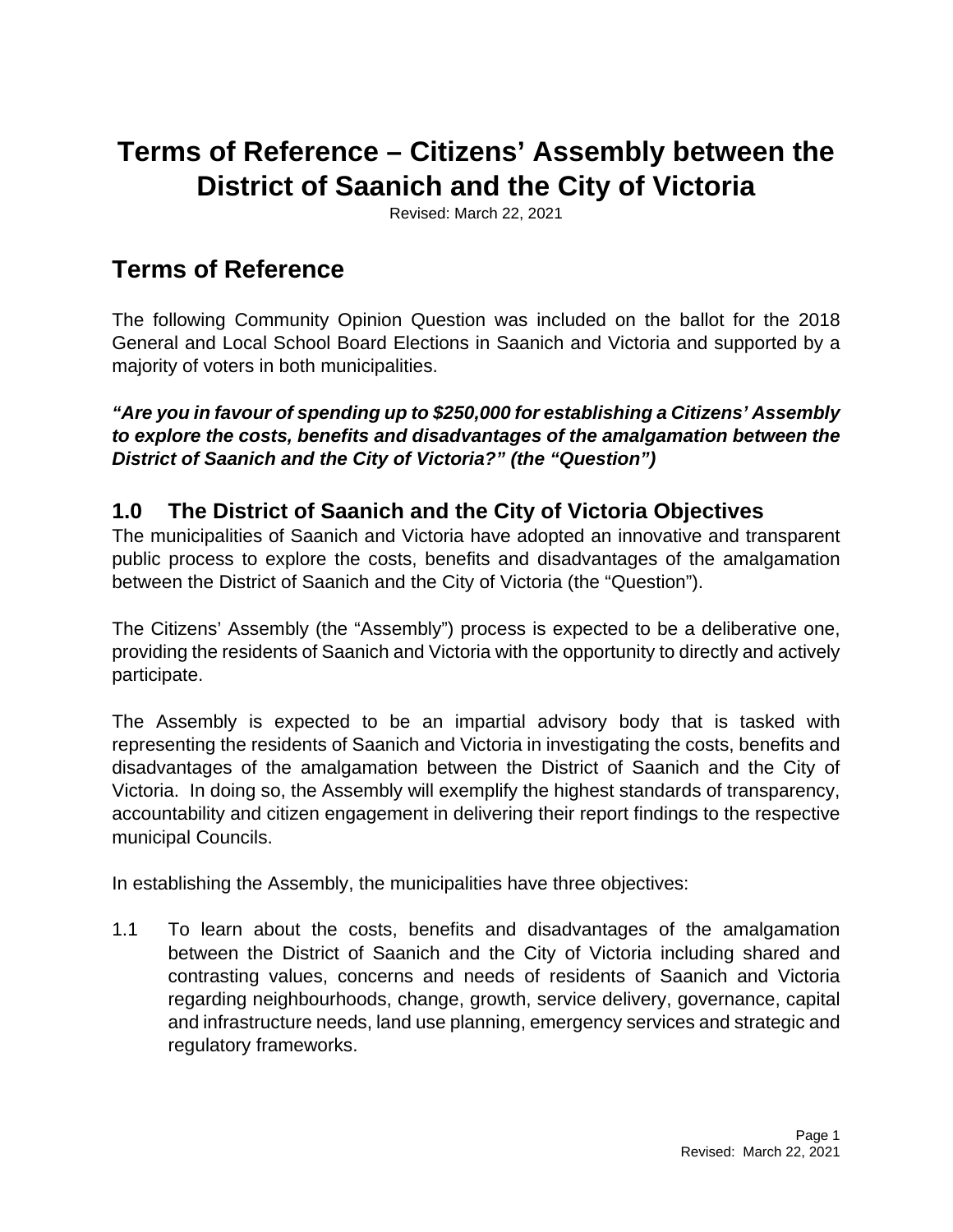- 1.2 To fully understand the costs, benefits and disadvantages of the amalgamation between the District of Saanich and the City of Victoria including residents' visions for the future of their respective community and potentially an amalgamated Municipality.
- 1.3 To provide local residents with an unprecedented opportunity to explore the future of Saanich and Victoria.

## **2.0 Guiding Principles for the Citizens' Assembly**

- 2.1Openness and Transparency The Assembly will regularly share its learning and deliberations with the public on an ongoing and predictable basis.
- 2.2 Accountability and Legitimacy The Assembly will work within a defined mandate and budget on behalf of the residents of Saanich and Victoria. The Assembly will deliver its Final Report directly to the Municipal Councils of Saanich and Victoria.
- 2.3 Effective Representation The Assembly will be charged with the responsibility of representing the needs and interests of the residents of Saanich and Victoria. The members of the Assembly will be selected to broadly represent the demographics of the municipalities.
- 2.4 Accessibility The Assembly will provide reasonable supports to address barriers that may prevent a member of the Assembly from participating successfully.
- 2.5 Independence The Assembly will have full independence to determine how to best fulfill its mandate, under the advisement of an experienced, third-party consultant who will facilitate the Assembly process.
- 2.6 Well-Informed –The Assembly's recommendations will be informed by a range of perspectives and sources of expertise including the technical report.
- 2.7 Balance The Assembly will consider a diversity of voices and perspectives in its deliberations. The Chair will work to ensure that there is room for all voices.
- 2.8 Collaborative Decision-Making The Assembly will work towards consensus when drafting their recommendations, while also respecting and documenting differing perspectives among its members.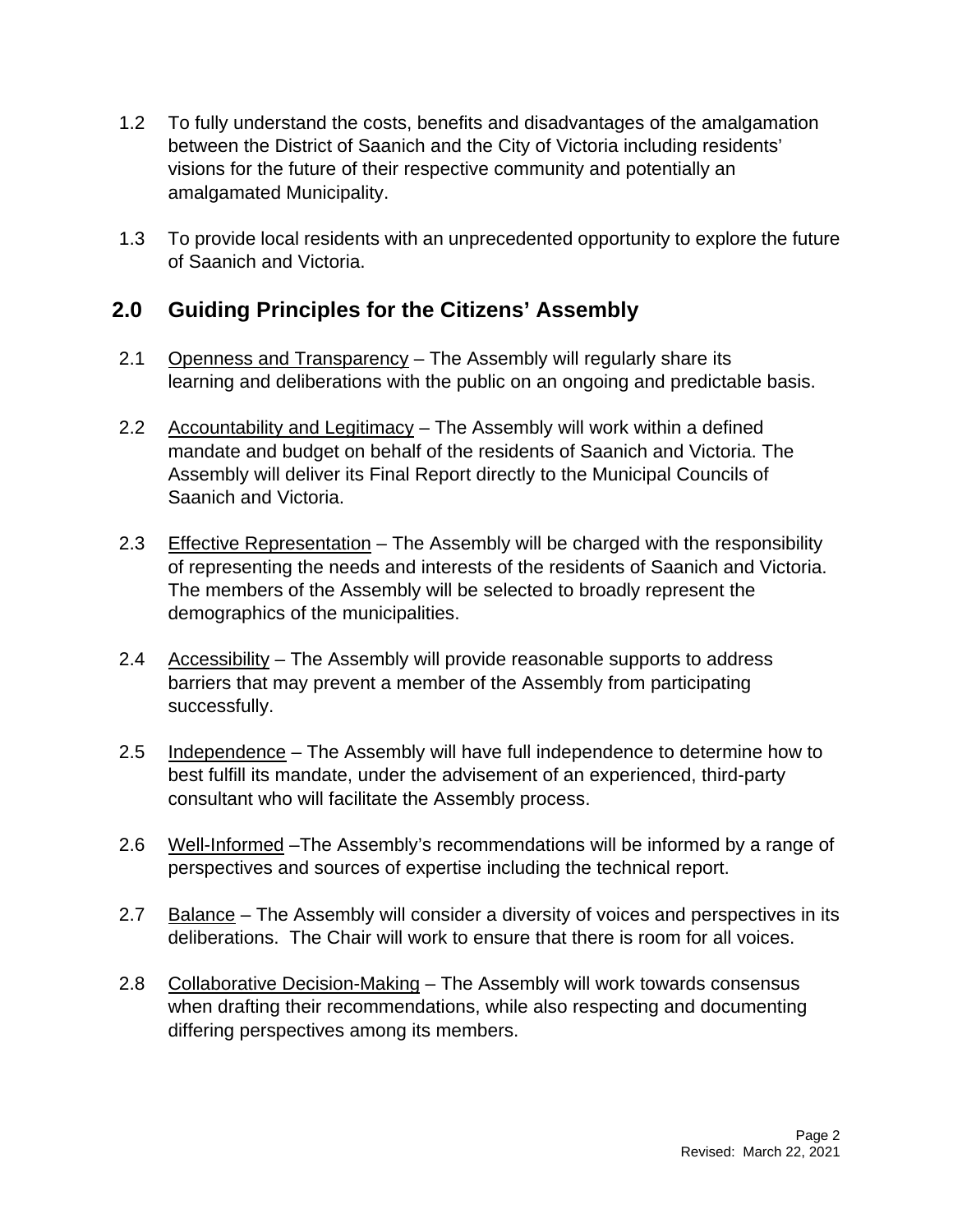2.9 Respect – The Assembly will strive to be conscientious and fair-minded in their deliberations and in their consultations with the residents of Saanich and Victoria.

# **3.0 Mandate of the Citizens' Assembly**

The Assembly is tasked by the District of Saanich and the City of Victoria to explore the costs, benefits and disadvantages of the amalgamation between the District of Saanich and the City of Victoria.

Specifically, the Assembly will:

- 3.1 Identify common aspirations for good local governance to provide a basis for evaluating costs, benefits and disadvantages of amalgamation and status quo of the municipalities relative to their current independent status.
- 3.2 List the issues which the Assembly believes needs to be resolved for amalgamation to merit consideration, including issues related to the implementation and integration of the municipalities under amalgamation.

In satisfying their mandate and developing recommendations, the Assembly will be expected to consider and analyze the positive and negative impacts of amalgamation (at a minimum) the following:

- 3.3 Assets and liabilities of Saanich and Victoria including any related impacts on local rate payers.
- 3.4 Cultural and land use priorities and similarities and differences of the two municipalities. Balance of the issues of economy of scale with community identity and representation.
- 3.5 Comparison of corporate structures and approaches to governance of the two municipalities.
- 3.6 All analysis and recommendations of the Assembly are informed and mindful of the ongoing work with local First Nations towards Reconciliation.
- 3.7 Neighbourhood level implications.
- 3.8 Congruency and alignment of strategic and political priorities of the municipalities (as expressed in Strategic Plans, Official Community Plans, Urban Containment Boundary policies and other significant strategic and planning documents).
- 3.9 Past investment in and future needs for capital assets, infrastructure replacement reserves including the analysis of anticipated impacts on an amalgamated municipality.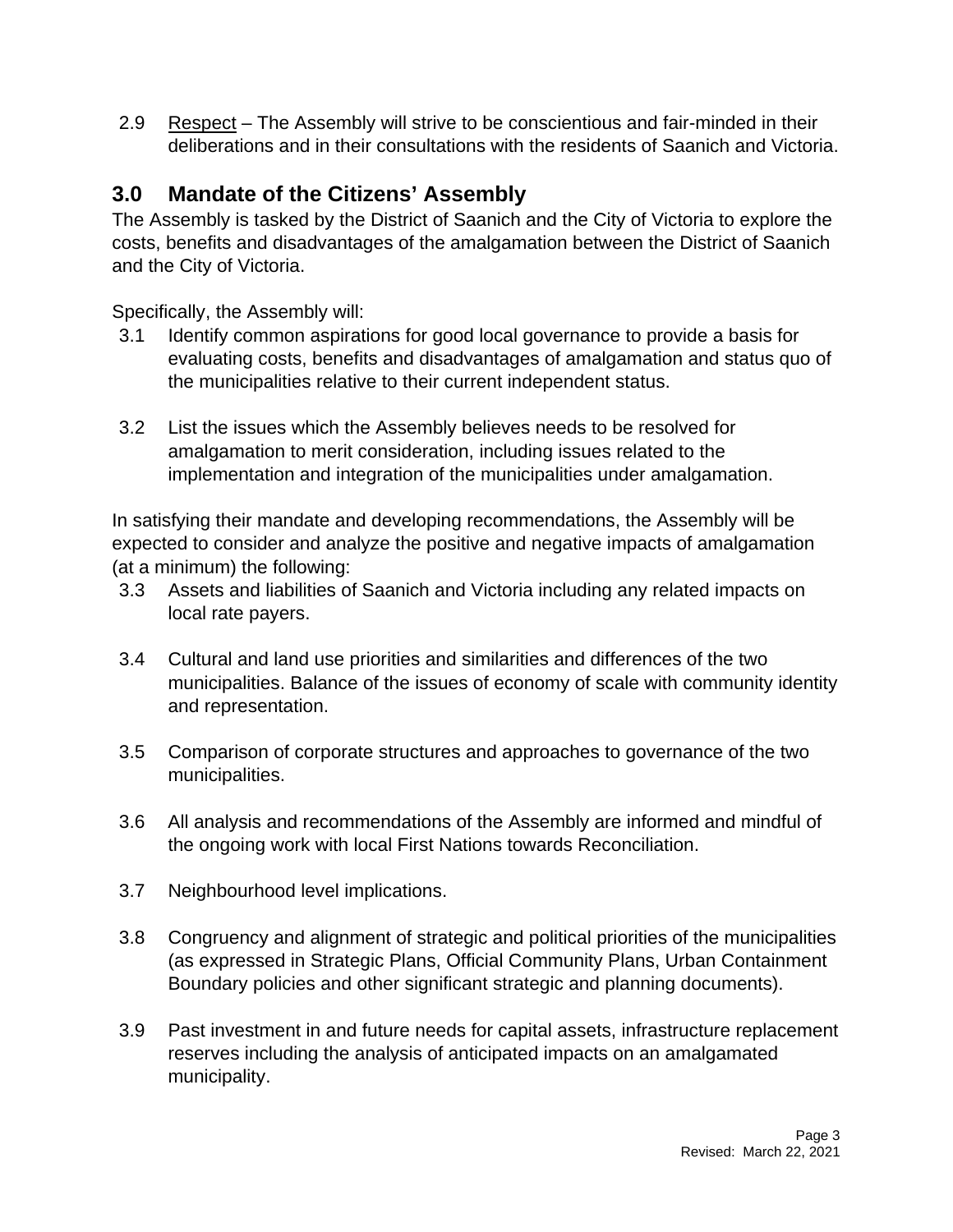- 3.10 Variations in levels of service of the two municipalities including the development of clear recommendations on aligning service levels in an amalgamated municipality.
- 3.11 Clear delineation of advantages and disadvantages for the respective municipality in considering amalgamation versus those accruing solely to a combined municipality arising from amalgamation.
- 3.12 To the extent possible, consideration of costs, benefits and disadvantages of amalgamation between the District of Saanich and the City of Victoria over both the short and long terms (i.e. over 5 year, 20 year, and 50 year horizons).
- 3.13 Consideration of democratic representation and accessibility of elected officials to residents and other stakeholders.
- 3.14 Commentary from the Assembly on other opportunities for service integration is considered part of the Assembly's mandate.
- 3.15 If full amalgamation of Saanich and Victoria is recommended by the Assembly, commentary and recommendations from the Assembly on the integration of full municipal operations (both in the short and longer term) is expected as part of the Assembly's mandate.
- 3.16 In meeting its mandate and the expectations outlined in the Terms of Reference, the Assembly will, to the greatest extent possible, represent the consensus view of the members. Divergent views of Assembly members will be included in the Citizens' Assembly's Final Report.

# **4.0 Constraints on the Citizens' Assembly**

The Assembly will enjoy wide latitude, subject to the processes and mandate laid out in the Terms of Reference, in its ability to make recommendations to Saanich and Victoria regarding the costs, benefits and disadvantages of the amalgamation between the District of Saanich and the City of Victoria.

Recommendations must take into consideration the information gathered by a thirdparty technical team. In accordance with the process guidance provided by the Ministry of Municipal Affairs and Housing, the Municipal Councils of Saanich and Victoria will have the final authority to accept, modify or reject specific recommendations from the Assembly subject to the processes and mandate laid out in the Terms of Reference.

This Assembly will make fact-based, evidence-based and informed recommendations to the Councils in order to determine a path forward.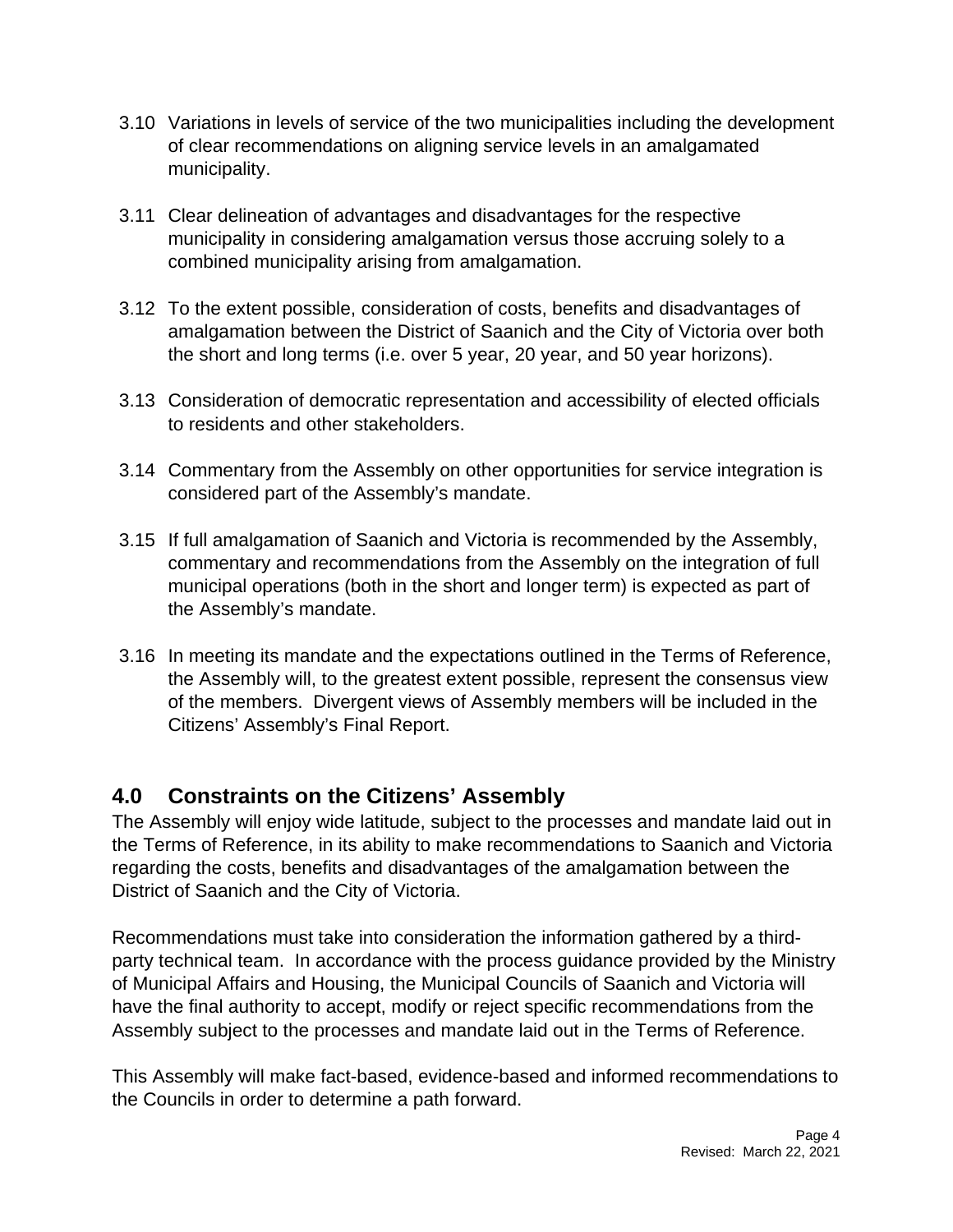# **5.0 Schedule of the Citizens' Assembly**

The Assembly will convene during 6-12 Saturday sessions beginning in 2019, and concluding in 2020. Additional meetings of the Assembly may be scheduled at the discretion of the Chair of the Assembly (see 8.2 for roles and responsibilities of the Chair). Meetings of the Assembly will not allow the public to attend in person but will be viewable by the public through webcast. The Assembly will also host multiple public roundtable meetings in both municipalities during the course of the Assembly schedule, with one of the meetings to discuss the technical report, which will be open to all local residents. The Assembly at the start of their process will set and define their schedule.

# **6.0 Reporting and Communication of the Citizens' Assembly**

The Assembly will communicate regularly about its work to the public, Municipal Councils of Saanich and Victoria and to the joint municipal working group as outlined below.

#### 6.1General Reporting

 The municipalities will develop a shared webpage that will list the members of the Assembly, a detailed agenda including all speakers and resources, and the Assembly's Terms of Reference. Following each Assembly meeting, a brief summary of its activities and progress will be posted.

#### 6.2Interim Directions Document

 As early as possible in their process, the Assembly will issue a brief directions document listing its draft values and the issues or questions that the Assembly believes deserve further study and consideration during their deliberations.

#### 6.3Final Report

 The Assembly will deliver its Final Report to the Municipal Councils of Saanich and Victoria no later than 60 days after the last Assembly meeting. The report will include a letter from the Chair, an overview of the process, and the proposed values, identified issues and final recommendations of the Assembly. It will also include an Appendix that will contain copies of all materials considered by the Assembly, a list of the members of the Assembly, any correspondence provided by individual members, and a 'Minority Report' that documents any dissenting perspectives.

#### 6.4Communications

 The Chair is authorized as the official spokesperson for the Assembly and will approve all official communications regarding the conduct of the Assembly unless otherwise delegated.

6.5 The Assembly will present the Final Report to the Municipal Councils of Saanich and Victoria, which may, at their discretion, refer the report to municipal staff for comment, response and clarification, where appropriate, prior to considering the final recommendations.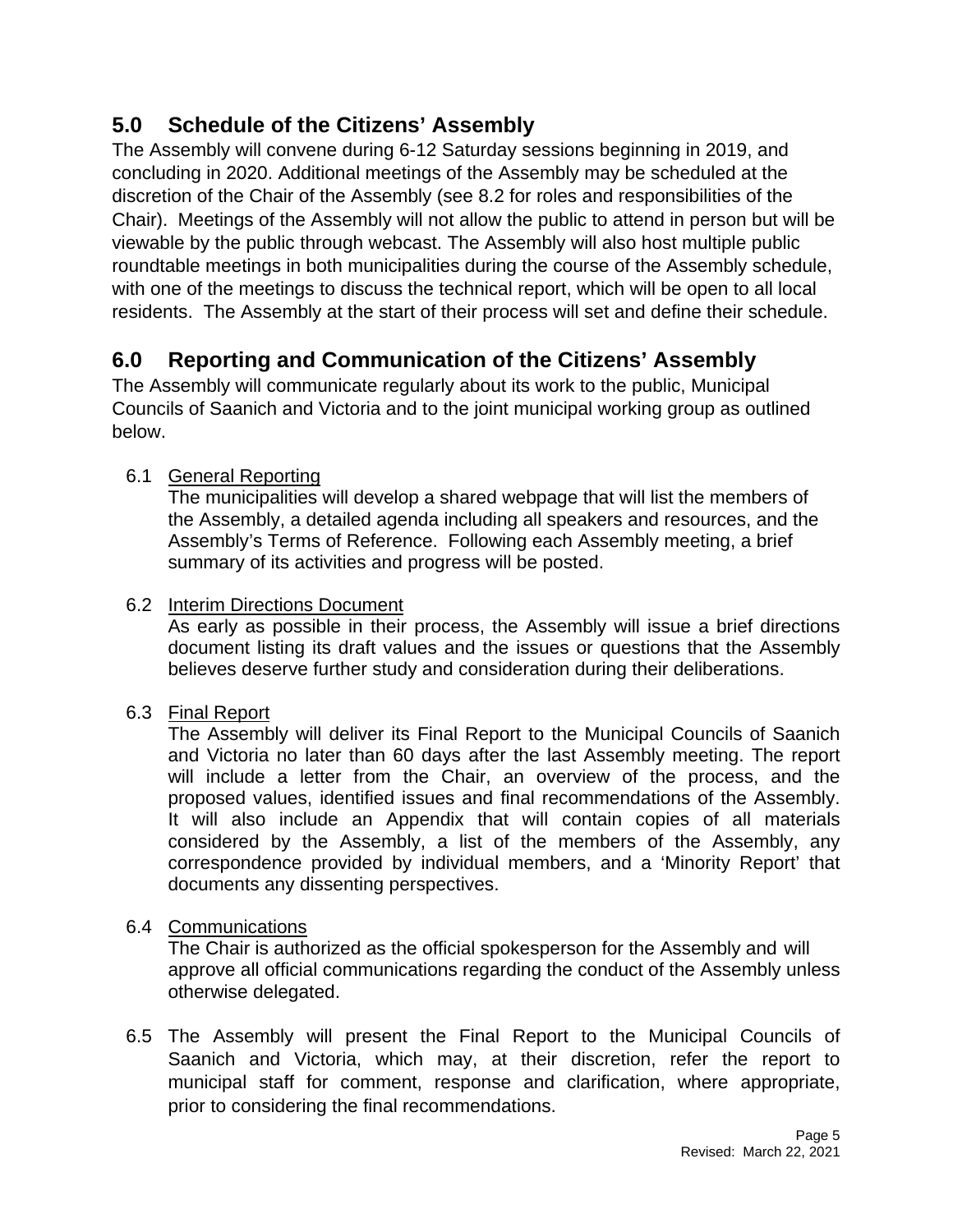# **7.0 Composition of the Citizens' Assembly**

#### 7.1Recruitment Process

 Members of the Assembly will be randomly selected by Civic Lottery — a mechanism that ensures that a broad, representative cross-section of local residents and business owners are selected to participate.

#### 7.2Number of Members

The Assembly will consist of 48 members. In order to be eligible to serve on the Assembly, an applicant must:

- 7.2.1 Reside within the municipal boundaries of the District of Saanich or the City of Victoria as defined by the area map; and
- 7.2.2 Be at least 16 years of age on the date of the Civic Lottery.
- 7.2.3 Only one person per residential address (unit in building) will be eligible to become a member of the Assembly.
- 7.2.4 Employees of the District of Saanich or the City of Victoria, as well as elected officials (municipal, provincial or federal), are ineligible to serve as Assembly members.
- 7.2.5 The Chair will work to ensure that individuals who participate in the Assembly will begin the process with an open mind on the subject.

#### 7.3Assembly Composition

 Based on the most recent (2016) census data, the Assembly will generally reflect the composition of the population of each municipality with regard to:

- 7.3.1 An equal proportion of male and female members;
- 7.3.2 A proportionate number of members from different age cohorts;
- 7.3.3 A proportionate number of renters and home owners;
- 7.3.4 A proportionate number of members from the two municipalities 27 members from Saanich and 21 members from Victoria (based on BC Statistics population data);
- 7.3.5 A proportionate number of members of First Nations from the two municipalities; and
- 7.3.6 A proportionate number of urban and rural residents.
- 7.4 To assist Assembly members to participate, members will be reimbursed for reasonable childcare, eldercare, and transportation costs and will receive an honorarium of \$100 per meeting. Assistance will also be provided to those members with differing physical or learning abilities.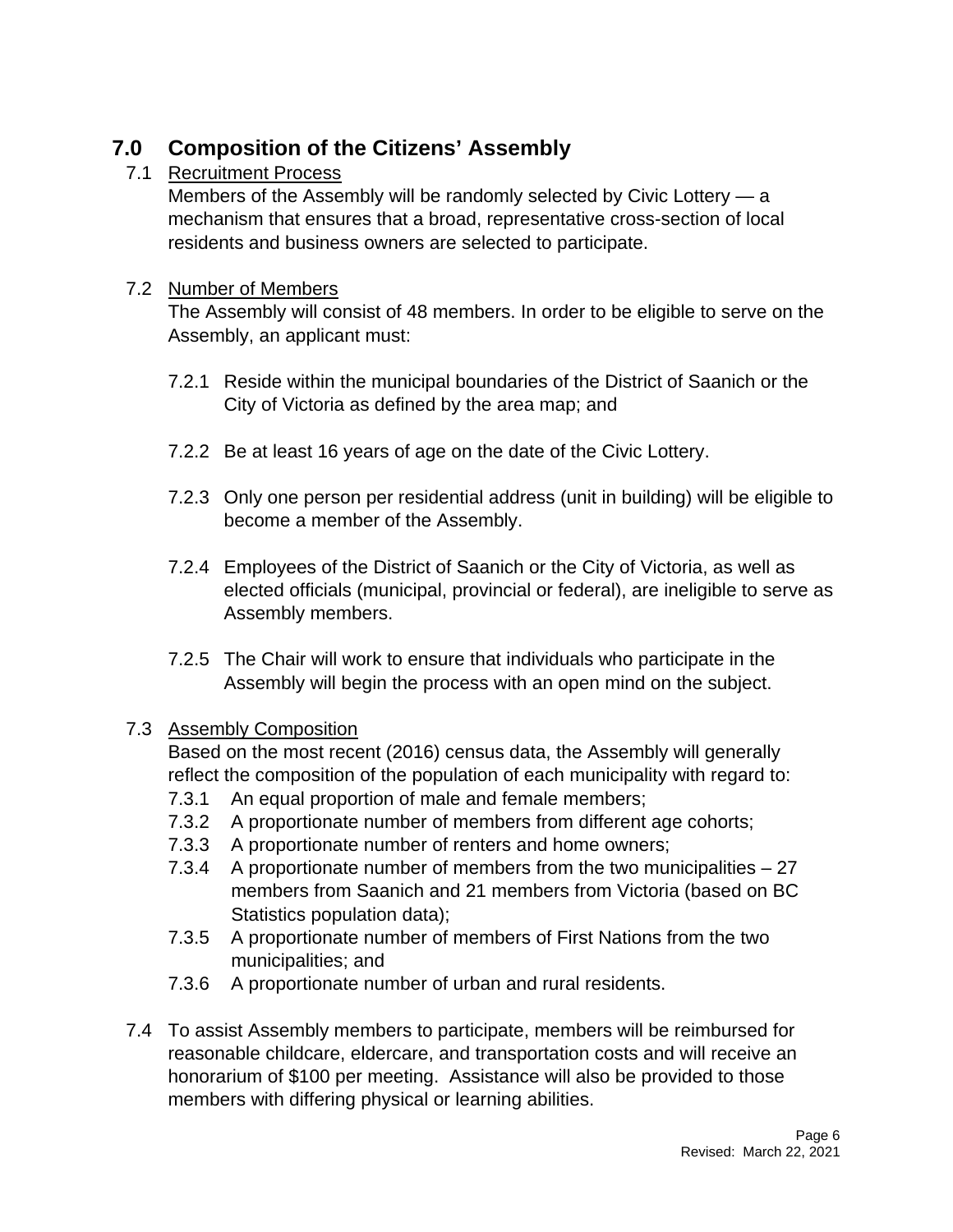7.5 The working language of the Assembly is English. Translation services are not available.

## **8.0 Roles and Responsibilities**

- 8.1 Roles and Responsibilities of Citizens' Assembly Members Members of the Assembly are expected to fulfil their duties and agree to:
	- 8.1.1 Attend each of the sessions of the Assembly as well as public roundtable meetings.
	- 8.1.2 Work to understand and represent the varied perspectives of *all* Saanich and Victoria residents.
	- 8.1.3 Treat each other with respect and take an active role in the work of the Assembly.
	- 8.1.4 Work collaboratively to achieve a strong consensus concerning the Assembly's recommendations.

 If a member of the Assembly must withdraw owing to illness or unexpected events, their position may be filled from the pool of applicants at the discretion of the Chair.

#### 8.2Roles and Responsibilities of the Chair

 The Chair of the Assembly will be the Facilitator appointed by the District of Saanich and the City of Victoria who will design and host the meetings and proceedings of the Assembly. The Chair will not be a municipal employee and is expected to remain neutral with regards to the recommendations or direction of the Assembly. The Chair is charged to:

- 8.2.1 Oversee a fair and representative member selection process.
- 8.2.2 Develop a balanced learning program that involves residents, community organizations and experts to provide a range of perspectives.
- 8.2.3 Support respectful dialogue and deliberation amongst members leading to consensus based decisions and uphold Assembly procedures as per these Terms of Reference. If members feel that consensus based decision-making is not working at any given point in the deliberations, a group of three members representing Saanich and three members representing Victoria may request that the Chair call a vote on any given matter. Once the six members ask for this, the Chair must ask the Assembly to decide the matter by vote.
- 8.2.4 Ensure that regular updates concerning the Assembly's proceedings are made publicly available.
- 8.2.5 Provide opportunities to inform and convey perspectives from local residents and stakeholders to Assembly members.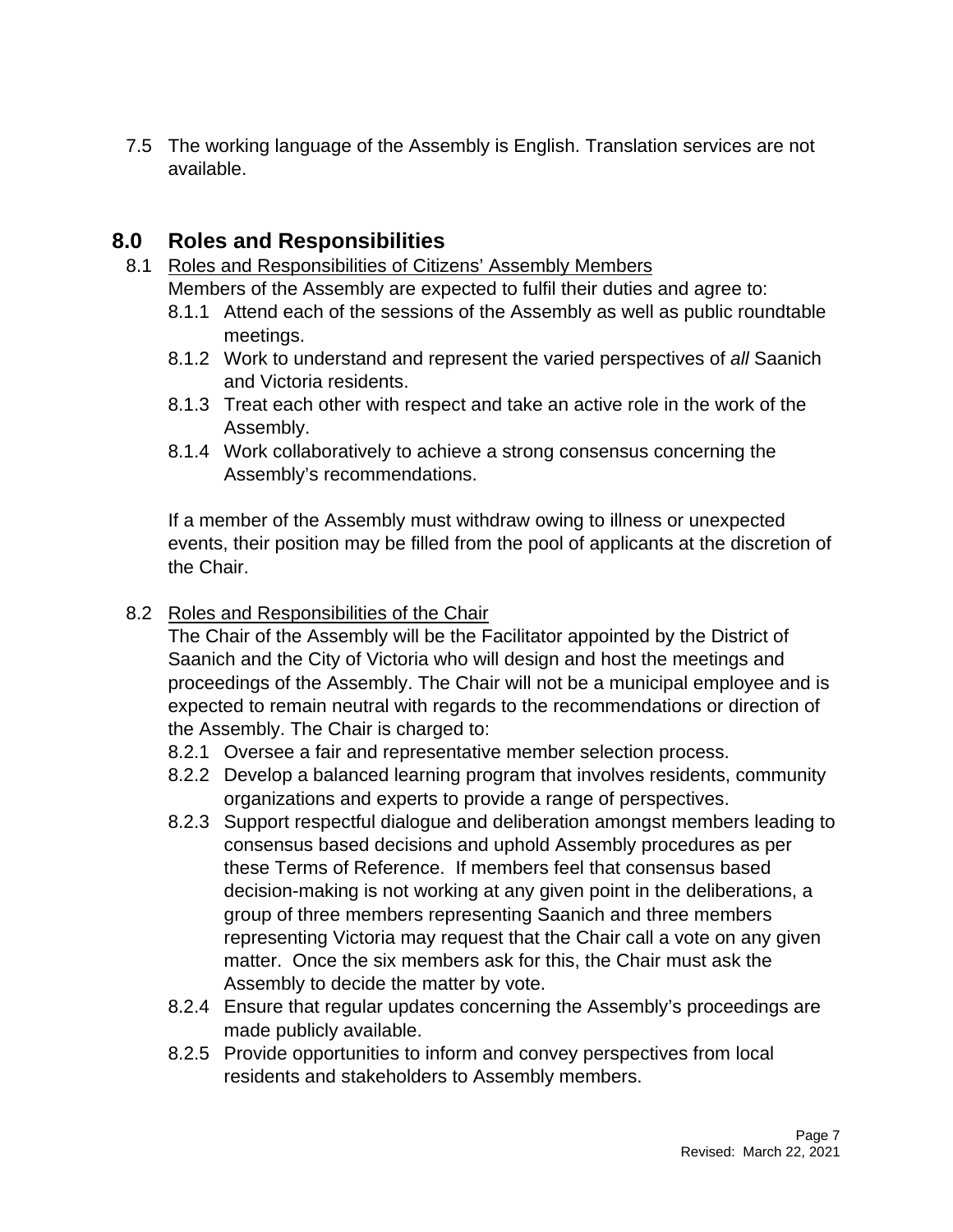- 8.2.6 Produce and deliver a Final Report concerning the Assembly's activities and recommendations to the Municipal Councils of Saanich and Victoria.
- 8.2.7 Exercise discretion in ensuring the integrity and sound conduct of the Assembly.
- 8.2.8 Ensure that the design and conduct of the Assembly are consistent with good democratic practices.
- 8.3 Roles and Responsibilities of the Victoria and Saanich Community All residents of Saanich and Victoria have a role to play in assisting and ensuring the success of the Assembly. Members of the community are encouraged to participate and:
	- 8.3.1 Attend public roundtable meetings hosted by members of the Assembly to discuss its progress and solicit community perspectives.
	- 8.3.2 Attend occasional open sessions of the Assembly to observe its proceedings.
	- 8.3.3 Submit ideas to the Assembly website and review regular public updates.
- 8.4 Roles and Responsibilities of the District of Saanich and the City of Victoria The District of Saanich and City of Victoria will respect and support the independence and integrity of the Assembly. Municipal elected officials and staff will remain at arm's length during deliberations of the Assembly and will not comment publicly on the work of the Assembly while the work is underway.

Municipal staff will endeavour to:

- 8.4.1 Provide logistical support for Assembly activities, including venue booking, providing food, and additional supports as needed;
- 8.4.2 Provide expertise and access to existing strategic plans, financial and other documents; and
- 8.4.3 Give careful and timely consideration to the Assembly's Final Report.

## **9.0 Decision Making of the Assembly**

 Wherever possible decisions will be made on the consensus of its members. It is expected that discussion, debate and decision-making of the Assembly will be undertaken in accordance with Robert's Rules of Order.

 As per Section 8.2.3 above, a group of three members representing Saanich and three members representing Victoria may request that the Chair call a vote on any given matter. Once the six members ask for this, the Chair must ask the Assembly to decide the matter by vote.

 Divergent views are to be respected in this process including the opportunity for their expression in a Minority Report of the Assembly submitted to the Municipal Councils of Saanich and Victoria.